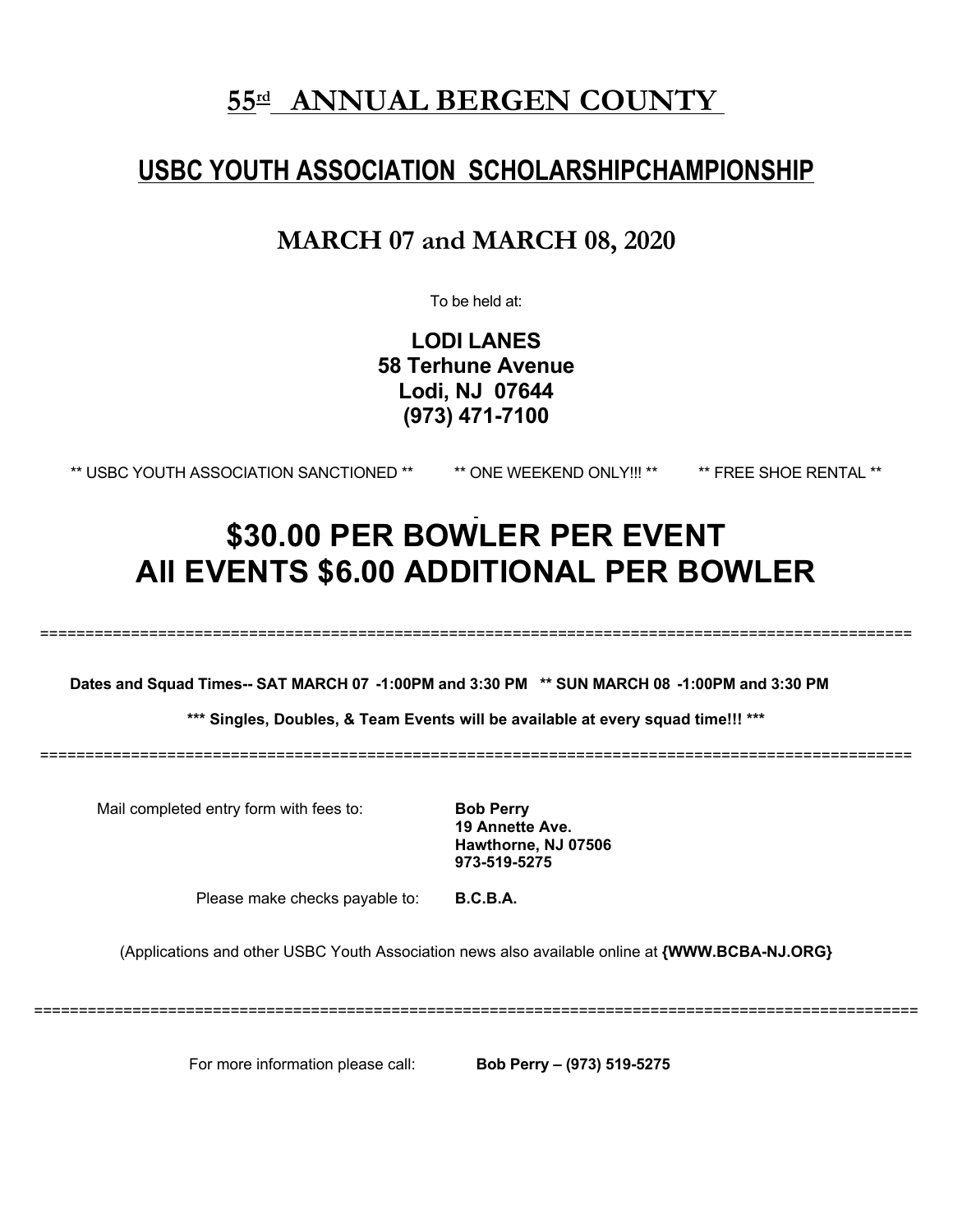#### **THE FOLLOWING RULES WILL GOVERN THE 55 NDANNUAL BERGEN COUNTY USBC YOUTH ASSOCIATION***SCHOLARSHIP***CHAMPIONSHIP TOURNAMENT:**

This 55<sup>rd</sup> Annual Bergen County USBC Youth Association Championship Tournament will be governed by Rules prescribed by the United States Bowling Congress. In addition, the following regulations have been adopted by the Bergen County USBC Youth Association:

| <b>Tournament Fee Breakdown: Singles Event-</b> | Linage / Expenses: \$12.00 / \$18.00 Scholarships / Certificates |  |
|-------------------------------------------------|------------------------------------------------------------------|--|
| Doubles Event:                                  | Linage / Expenses: \$24.00 / \$36.00 Scholarships / Certificates |  |
| Team Event:                                     | Linage/ Expenses: \$48.00 / \$72.00 Scholarships / Certificates  |  |
| All Events:                                     | Expense: \$1.00 / \$5.00 Prize= TOTAL \$6.00                     |  |

- 2. **Eligibility:** All Junior Bowlers must be a sanctioned USBC Youth Member.
- 3. **Entering Averages:** Junior Bowlers will be based on current book average. If a bowler bowls in more than one county his/herhighest sanctioned Bergen County average will be used. Sanctioned high school averages will be used only if a bowler is not sanctioned in any other league. If a bowler is sanctioned but has not bowled at least twelve games as of 1/12/2019, then his/her highest average after 12 games bowled will be used, or he/she must enter at240. Junior Bowlers sanctioned outside of Bergen County may participate provided they show verification of average as of 1/12/20120. Any bowlersanctioning at this tournament must pay a \$12 sanction fee in addition to the entry fees prior to bowling..All averages will be verified.. **ANY WRONG AVERAGES WILL BE CORRECTED.**
- 4. **Handicap:** Handicap will be based on 100% of 240 for Singles, 100% of 480 for Doubles, and 100% of 960 for Team.
- 5. **Substitutions:** Any changes or substitutions must be reported to the Tournament Director at least 45 minutes before squad time.**NO SUBSTITUTIONS** are allowed in the Singles Event.
- 6. **Attire:** Neatness, cleanliness, and proper attire are required by all entrants. Entrants **may not eat**, **drink** or **smoke** in the settee area and **may not play the video machines** while they are bowling. In addition, no hats may be worn and no profanities willbe tolerated. **ALCOHOLIC BEVERAGES ARE FORBIDDEN TO BE SOLD DURING TOURNAMENT PLAY**.
- 7. **Check-In:** Bowlers must check in at least a ONE hour before their squad time and show a 2018-2019 USBC Youth Association Sanction Card and verification of average as of 1/12/2020. **Walk-ins** will be accepted as space permits.
- 8. **Lateness:** All late bowlers will start in the frame already in progress and receive a "zero" forall previous frames.
- 9. **Re-entry:** Re-entry is allowed, YOU CAN ONLY CASH ONCE IN the Singles Event. ONLY CASH ONCE WITH THE SAME PARTNER in the Doubles Event . Re-entry is permitted in the Team Event with at least one different bowler.
- 10. **All Events:** Bowlers must bowl all three events to be eligible, and place an "X" in the All Events Column of the entry form. If a bowler bowls one event more than once, then scores from the first time the event was bowled will count towards the All Events category.11. **Awards Ratio:**

# Singles, Doubles, Team & All Events will pay 1 in 7

12. **Awards:** Certificates will be awarded to the winners in each division for each event, including All-Events In addition, the following **SCHOLARSHIP** Awards will be given out:

1<sup>st</sup> Place in Singles, Doubles & Team, Each Division 1 st Place in All-Events, Handicap, Each Division

#### **A TOTAL OF \$1500 IN SCHOLARSHIPS WILL BE AWARDED!!** *(Based on a minimum of 100 entries)*

- 13. **Computer Recaps:** A computer recap of all scores will be retrieved from the Establishment, and all reported scores will be verified.
- 14. **Entry Fees:** Entry Fees will not be refunded. UNLESS YOU ARE NOTIFIED, YOU WILL BOWL AT THE TIME YOU HAVE SELECTED. Entry fees must accompany entry forms. PLEASE DO NOT SEND CASH!!!

#### **\*\*\*\*\*\* TOURNAMENT COMMITTEE RESERVES ALL RIGHTS!!! \*\*\*\*\*\***

============================================================================================================

REMEMBER TO FILL IN THE DATE(S) AND TIME(S) YOU ARE BOWLING AT: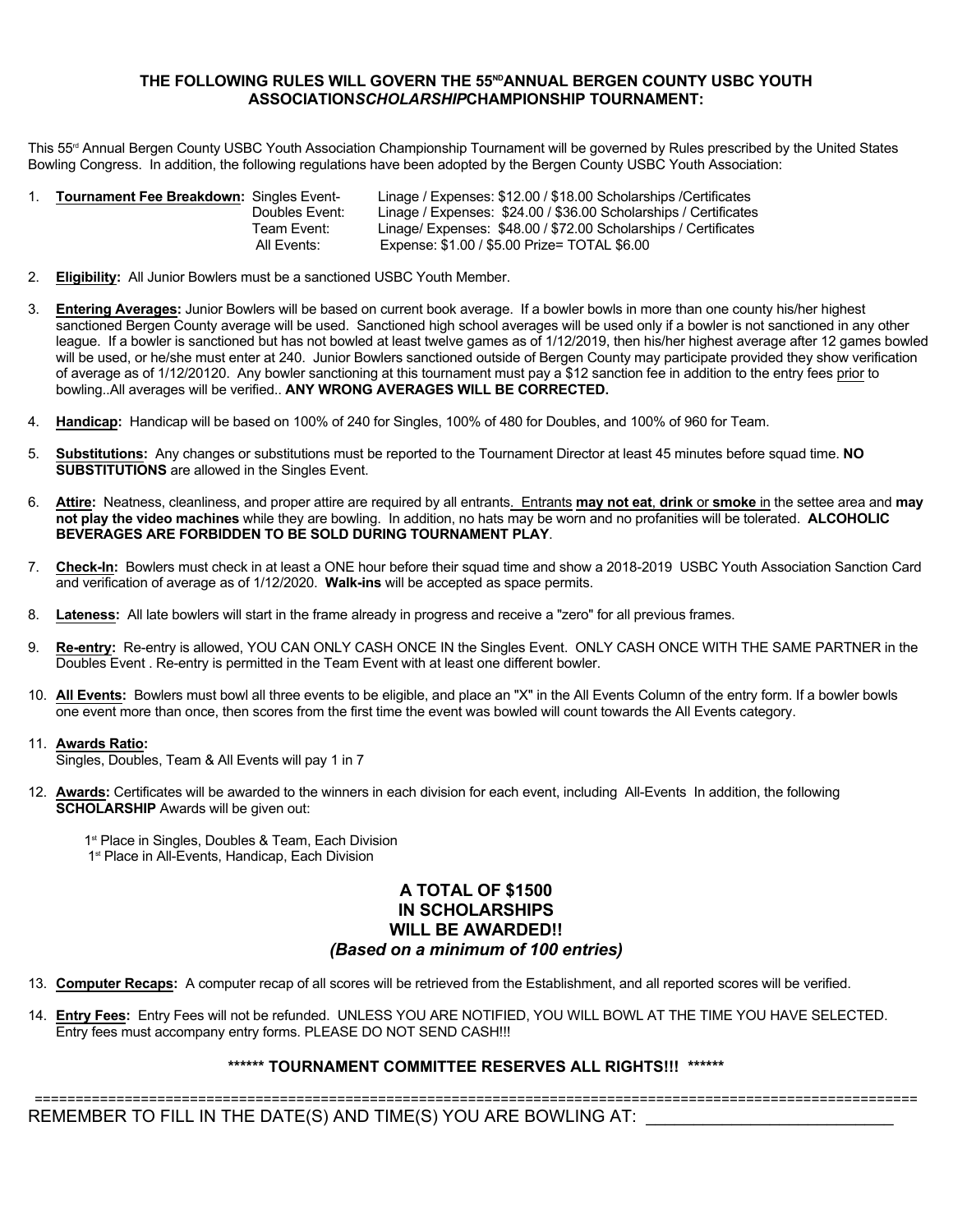# **ALL APPLICATIONS MUST BE COMPLETED IN FULL. APPLICATIONS WITHOUT USBC ID NUMBER WILL NOT BE ACCEPTED.**